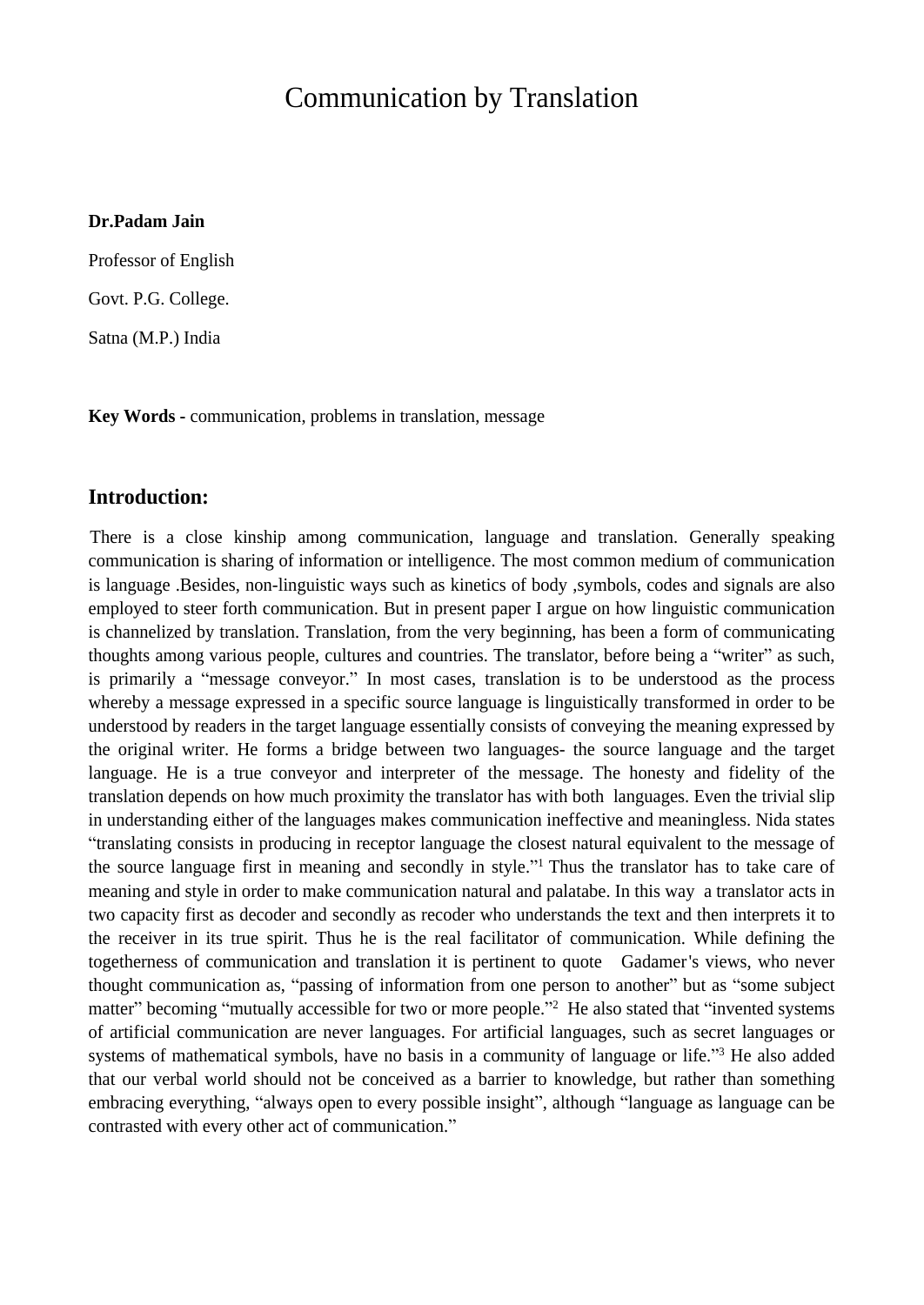#### **Translation = Communication:**

Everyone knows, for instance, that legal translation leaves little room for adaptation and rewriting. Similarly, when it comes to translating insurance contracts, style-related concerns are not paramount to the translating process; what the end reader needs is a translated text that is faithful to the source text in meaning, regardless of stylistic prowess from the translator. Yet, in a number of cases, the translator faces texts which are to be used within a process of "active communication" and the impact of which often depends on the very wording of the original text. In these specific cases, the translator sometimes finds it necessary to reconsider the original wording in order to both better understand the source text (this also sometimes occurs in plain technical texts) and be able to render it in the target language. This is the moment when the translator becomes an active link in the communication chain, the moment when his/her communication skills are called upon to enhance the effect of the original message.

 The translation process here becomes twofold: firstly, the translator needs to detect potential discrepancies and flaws in the original text and understand the meaning they intend to convey. To do this, the translator often needs to contact the writer of the text to be translated (or any other person who is familiar with the contents of the text) in order to clarify the ambiguities he has come across. Secondly, once this first part of the work is over, the translator will undo the syntactic structure of the original text and then formulate the corresponding message in the target language, thus giving the original text added value in terms of both wording and impact. It is important to stress that this work will always be carried out in cooperation with the original writer, so that the translator can make sure the translated message corresponds to the meaning the writer originally intended to convey; remember, the translator is essentially a message conveyor, not an author.

The art of translation has always been complex and flummoxing as it involves the matrix of two languages- the one source language and the other target language. It is not only difficult but impossible also to make perfect balance between the two. Hence every translation can only be an approximation," no translation can reproduce the original perfectly."<sup>5</sup> It (The original) involves mind and soul of the writer at the particular moment of time, context and circumstances that disappears in the translation. A translator works hard to reach the original but in doing so he either adds something superfluous to it (the original) or drops (from the original) something essential. Most of the translations have problems of exactitude in emotions, meaning and context to the original text-both linguistically and culturally. These two factors separate the thinking plains of the writer and the translator to a great extent and thus make them poles apart. This chasm further widens in the translation of a literary work. A translator tries to evoke an emotional experience in the reader through the translation similar to one created by the author of the original. Thus, he strives for the three way balance of emotion, form and content. Apart from this, a translator faces two fold problems-the one dealing with the choice of text for translation and non-availability of translations of the same text already done and the second linguistic and non-linguistic. These problems cover the areas of meaning, style, tone, technique and overall effect. In the words of Catford, " Translation as a space is always unidirectional: it is always performed in a given direction: from a Source Language (SL) into a Target Language (TL).. Translation may be defined as follows: the replacement of textual material in one language (SL) by equivalent textual material in another language (TL). The central problem of Translation practice is that of finding TL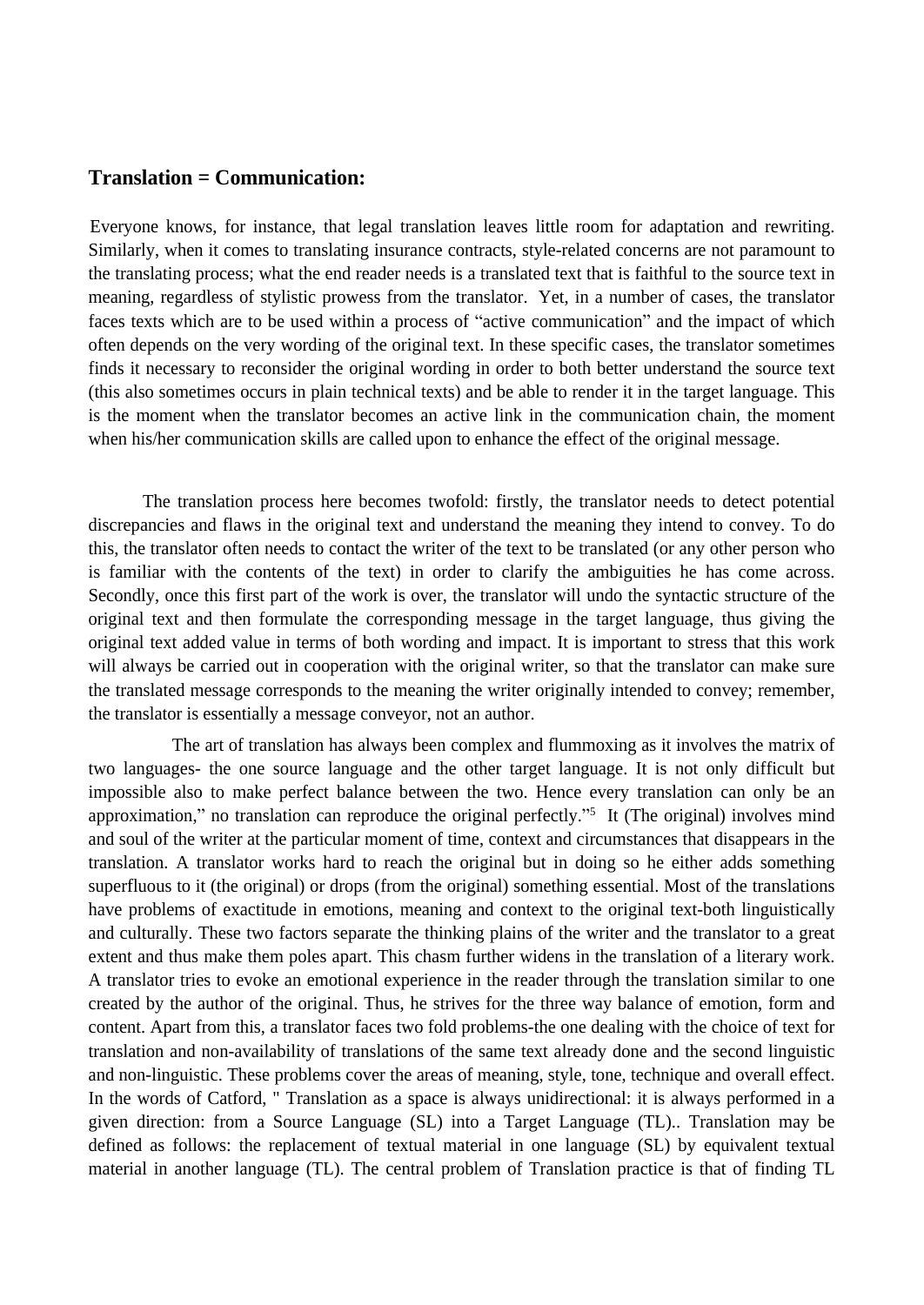translation equivalents"<sup>6</sup> .

Genuinely speaking, a translator chooses the text for translation keeping in mind the universality of the text and the author. Another significant criterion in the choice of a work for translation is its artistic worth, social relevance of a work and popularity of the writer. If the work has already been translated the translator has to work as a translation- critic and in case of finding it difficult he decides to translate afresh striking off the errors of earlier translators. On the other hand non-availability of the translation of the text compounds the problems of the translator as he has to work in a vacuum.

According to Nida the problem of translation between the target language and source language lies on two fronts "first in terms of meaning and the second in terms of style."<sup>7</sup> The problem of style can be dealt in with the style of language and the style of author. The former means the peculiar stylistic structure of each language, which is closest to that in another language and the latter the selection of individual author from the general stylistic structure of a language. In translation, the former aspect of style should be taken as a wider term to indicate the peculiarities of stylistic structure of each language. Style in the context of translation, can be defined as a structure of phonology, word, morphology and syntax of source language, which are contrastive to those of target language. Stylistic problems in translation occur mainly because of the difference in the stylistic structure of source and target languages. It means that stylistic problems in translation should be studied with the help of contrastive stylistic analysis of source language and target language. Nida divides stylistic problems of translation into four levels- Phonological, lexical, morphological and syntactic."<sup>8</sup> .

Phonological Factors - In Translation, from one language to another, phonological factor, play a vital role. Every language has its own phonological system. A translator will have to be aware of phonological system of both the languages - the source language and the target language. The slight lapse will change the pronunciation of one word into another. Special care should be taken in the pronunciation of proper nouns. They should bear diacritical marks to ensure correct pronunciation and it happens with other words also where there is a danger of homophonous words. These diacritical marks may create problem to the readers in understanding the accurate implication of these marks.

Lexical Factors - It pertains to the words or vocabulary of language. Every lexical form is connected in two directions with grammatical forms. But in translation it has its deep impact. The accuracy of translation depends on the understanding of the meaning given in the source language. A translator will have to be very intelligent in brining the suggestive meaning of the source sentence into the target sentence. Sentence is the prime basis of meaning and not the word, the word becomes meaningful only when it is used in sentence. The meaning of a word depends upon its use in the sentence, its context, etymology, appropriateness, time and place, association, contrast, gender, collocation its power of expression the meaning, the speaker and the tone. A literal translation cannot communicate the exact meaning of the original. Words of one language, many times, do not find their parallels in other language. While translating such words, a translator will have to find out the meaningful equivalent words to convey the exact meaning of the original. Idiomatic phrases create lot of problems to the translator. for example " os yky & i hys gks  $x$ ;  $\uparrow$  "A literal translation would be they became red and pale. While it should be translated as " They burst into anger". Combined words, too, create problem to the translator for example "uhyh&uhyh" "can not be translated as "blue-blue." "pk;&ok;" means "tea". Regional words also pose a lot of problem before a translator.

Morphological Factors - At the morphological level, there are a number of problems for a translator. These problems are mainly brought out because of different morphological structures in languages. No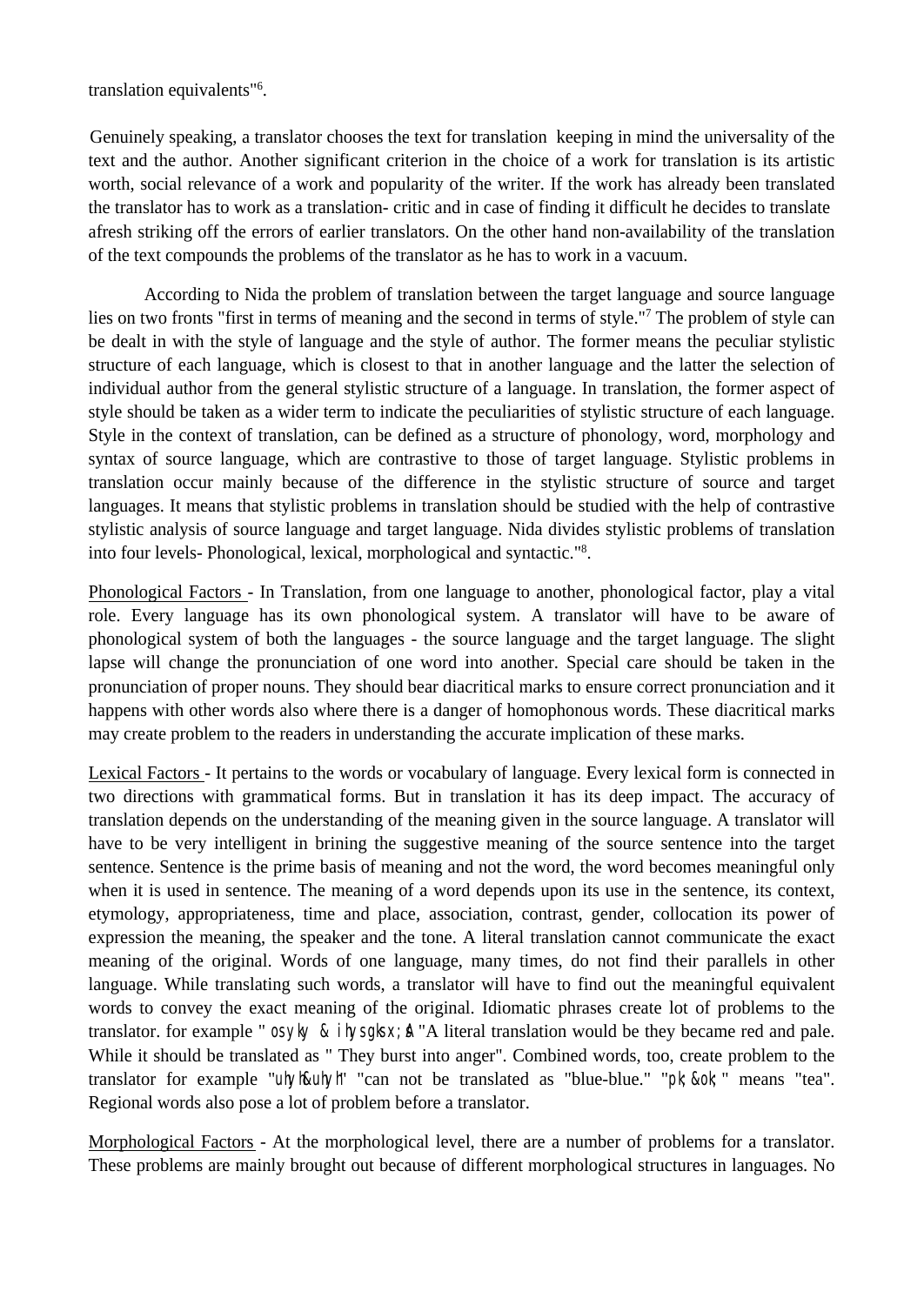two languages have the same morphological structure. This create problem in finding out the equivalent words while translating from one language to the other. Apart from this, there are other problems also that are related to verb morphology : compound verb formation, tenses and other aspects. In Hindi, we generally make use of complex verbal formations made up of nouns and verbs. But while translating to English these complex verbal formations are translated into simple verbs. For example, "fql kc tkMuk" "to add an account" must be changed " to calculate the account.

Syntactical Factors - At syntactical level, the problems of a translator are many and complex to a great extent. Grammatical structure of a language differs from the other. In English, articles play important role in making a sentence directional and meaningful. We find nominative expressions, finite verb expression, taxeme of selection etc. in English. Every syntactic construction shows us two of (or some times more) free forms combined in a phrase, which we may call the resultant phrase. The resultant phrase may belong to a form class other than that of any constituent. In English definiteness can also be part of some grammatical constructions, such as the relative clause construction. There are problems in translating sentences with complex construction. For example - "tehu ij fxjk que Vksi" on (the) ground fallen hat' should be translated into "the hat dropped on the ground".

The proverbs, customs, myths, folk images, relations, humour, specialized vocabulary of one language do not correspond to the other. It is not only difficult but sometimes impossible to find equivalent words in other language by the translator. For example "pkpk] ekS k bR; kfn" do not find their parallelism in the word "uncle" of English.

The above discussed problematic areas of translation cause compound challenges to translator and even the trivial slip at any step changes the whole course of meaning ,thus, seriously affecting the direction of communication. A perfect translation of a work from one language to another is like cloning. Pointing the problem of translation Fried-Rich Maxmuller had said that translation could never take the place of the originals, because they could never be more than an approximation of one language to the other. Then he observed, " The translator, however, if he has once gained the conviction that it is impossible to translate old thought into modern speech, without doing some violence either to the one or to the other, will hardly hesitate in his choice between two evils. He will prefer to do some violence to language rather than to misrepresent old thoughts by clothing them in words which do not fit them. "<sup>9</sup>

## **Conclusion:**

 In this paper my aim was to discuss the various problematic zones of translation and how they affect the course of communication if they are not taken care of properly by the translator keeping in mind the flavour of both languages- the source and the target language. The paper also highlights the relationship between translation and communication. Ineffective communication is meaningless and in our struggle to make it effective translation ' is involved on multiple levels, bearing in mind the possibility of both intralingual and interlingual translation. As for interlingua translation, Rosenzweig stated more than three decades ago that there are no linguistic particularities in any language that cannot be found (at least in germs) in all the other languages (cf. Chomsky's concept of universal grammar), which forms the basis of the possibility, mission and necessity of translation .<sup>10</sup> However, he predicts the harmony of all languages one day, which - at least in the present - seems to be more than utopian .Despite all these bottlenecks at various stages translation pervades our lives , it is omnipresent and indispensable in all domains. In present age of information technology translator has proved to be the true ambassador of communication across *the* globe.